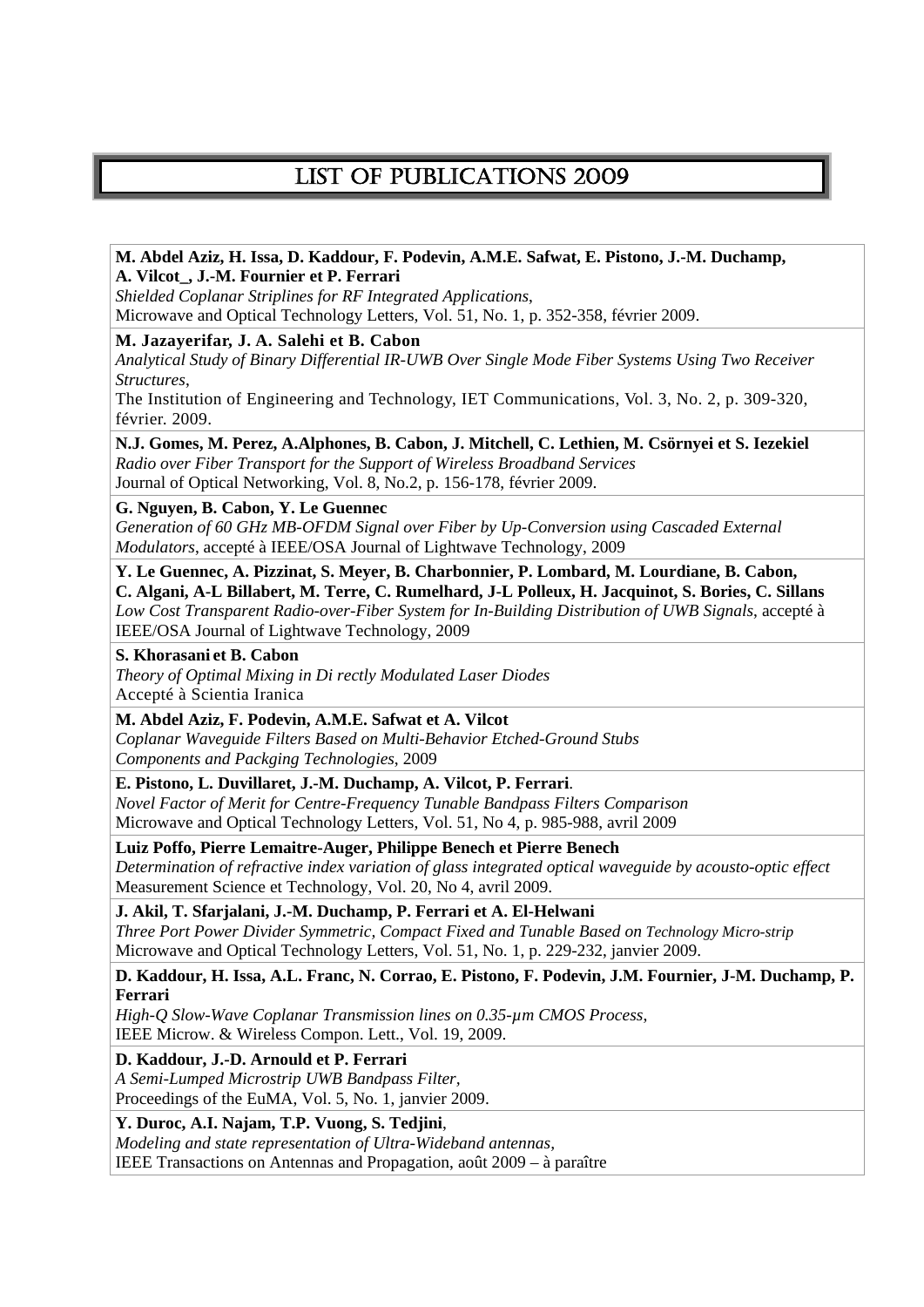## **A. Ghiotto, T.P. Vuong, S. Tedjini,**

*Les systèmes RFID UHF passifs et leur environnement,*  REE : Revue de l'Electricité et de l'Electronique, juin/juillet 2009.

P. Lombard, Y. Le Guennec, G. Maury, E. Novakov et B. Cabon *Optical Distribution and Up-Conversion of MB-OFDM in Ultra Wide Band over Fiber*, IEEE/OSA Journal of Lightwave Technology, vol. 27, No 9, p 1072-1078, mai 2009.

### **T. Bertaud, C. Bermond, T. Lacrevaz, C. Vallée, Y. Morand, B. Fléchet, A. Farcy, M. Gros-Jean, S Blonkowski**

*Wideband frequency and in-situ characterization of ultra thin ZrO<sub>2</sub> and HfO<sub>2</sub> films for integrated MIM capacitors* 

Microelectronics Engineering, Elsevier, accepté, à paraître en nov. 2009

### **A Jrad, T. Safarjalani, J.-M Duchamp, P. Ferrari et A. El Helwani**

*The three Symmetric Power Divider Ports Compact, Fixed and Tunable Based on Microstrip Technology*, Microwave and Optical Technology Letters, Vol. 51, No. 1, p. 229-232, janvier 2009.

## **L. Cadix, A. Farcy, C. Bermond, C. Fuchs, F. Lorut, P. Leduc, M. Assous, M. Rousseau,**

## **L.L. Chapelon, N. Bicais, B. Flechet, N. Sillon, P. Ancey**

*RF characterization and modeling of high density Through Silicon Vias for 3D chip stacking*  Microelectronics Engineering, Elsevier, accepté, à paraître en nov. 2009

### **E. Defaÿ, T. Lacrevaz, T.T. Vo, V. Sbrugnera, C. Bermond, M. Aïd, B. Fléchet**

*Ferroelectric properties of PZT thin films until 40 GHz*  Applied Physics Letters, vol. 94, No 5, février 2009

### **B. Blampey, M. Gallitre, A. Farcy, T. Lacrevaz, S. De Rivaz, C. Bermond, B. Fléchet,**

**V. Jousseaume, A. Zenasni, P. Ancey** 

*Microwave characterization of porous SiOCH permittivity after integration dedicated to the 32 nm node*  Microelectronics Engineering, Elsevier, accepté, à paraître en nov. 2009

### **R. Gary, B. Cabon, Y. Le Guennec,**

*60 GHz UWB over fiber system using photodiode based frequency up-conversion,*  Microwave and Optical Technology Letters, vol. 51, No 2, pp. 421-423, février 2009.

### **B. Cabon, J-P. Vilcot, N.J. Gomes**

ISIS: European project on Infrastructures for Broadband Access on Wireless/Photonics IEEE Radio and Wireless Symposium, San Diego, Californie, 18-22 janvier 2009

### **G. Nguyen, B. Cabon, J. Poette, Z. Yu, P. Y. Fonjallaz**

All Optical Up-Conversion of WLAN signal in 60 GHz Range with Side-Band Suppression IEEE Radio and Wireless Symposium, San Diego, Californie, WE1C-5, p. 590-593, 18-22 janvier 2009

## **G. Nguyen, V. Dobremez, B. Cabon, Y. Le Guennec**

Optical Techniques for Up-Conversion of MB-OFDM Signals in 60 GHz band using Fiber Bragg Grating IEEE International Conference on Communications, Dresde, Allemagne, 14-19 juin 2009

## **D. Kaddour, J.-D. Arnould, P. Ferrari**

A Semi-Lumped Microstrip UWB Bandpass Filter

Proceedings of the European Microwave Association, à paraître en 2009.

## **L. Poffo, Ph. Benech, P. Lemaître-Auger,**

Integrated acousto-optic polarization analyzer sensor: preliminary results Proceedings of SPIE Volume 7218, 26 - 28 janvier 2009, San José, CA, USA.

## **C. Pastore, F. Gianesello, D. Gloria, J.-C. Giraudin, O. Noblanc, Ph. Benech**

High Performance and High Current Integrated Inductors using a Double Ultra Thick Copper Module in an Advanced 65 nm RF CMOS Technology

SiRF 2009, 19-21 janvier 2009, San Diego, Californie, USA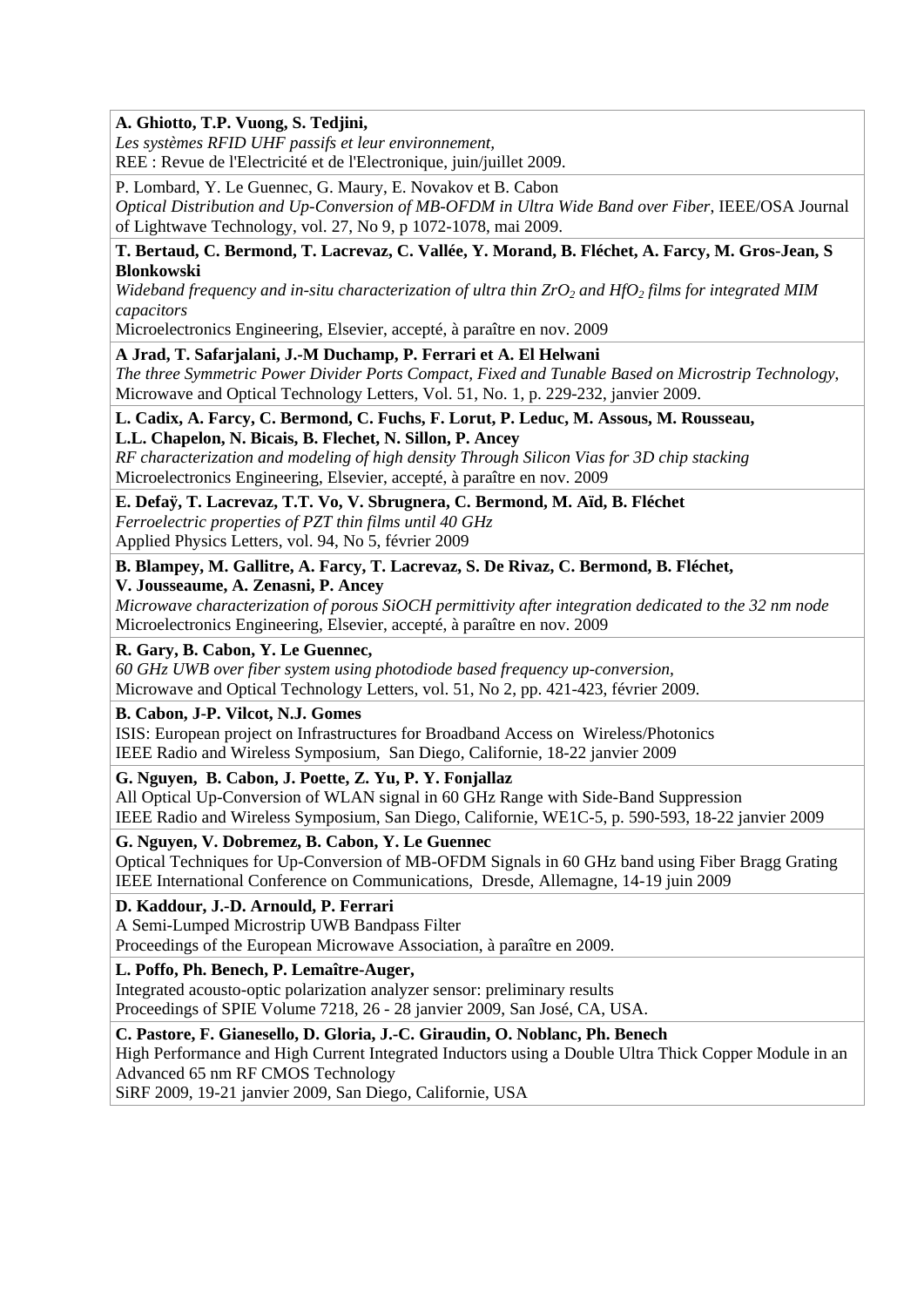### **T. Bertaud, C. Bermond, T. Lacrevaz, C. Vallée, Y. Morand, B. Fléchet, A. Farcy, M. Gros-Jean, S. Blonkowski,**

Wideband frequency and in-situ characterization of ultra thin ZrO2 and HfO2 films for integrated MIM capacitors,

18th Materials for Advanced Metallization Conf., 8-11 mars 2009, Grenoble.

### **A. Pouzin, T.P. Vuong, S. Tedjini, M. Pouyet, J. Perdereau, L. Dreux,**

Determination of the Reading Range of Passive UHF RFID Transponders by Radar Cross-Section Measurements,

EuMC 2009, Septembre 2009, Rome (accepté), Italie.

## **A. Pouzin, T. P. Vuong, S. Tedjini, M. Pouyet, J. Perdereau,**

Measurement of Differential Radar Cross Section of UHF RFID Tags, PIERS Moscou, Août 2009, Russie.

### **A. Pouzin, A.L. Perrier, T.P. Vuong, J. Perdereau, L. Dreux, S. Tedjini,**

Measurement of RCS and reading range of UHF tags in free space and with wood support, ATC2008, Octobre 2008, Vietnam.

## **E. Dreina, M. Pons, T.P. Vuong, S. Tedjini,**

Comparison of UWB Dual-Antenna Systems Using Diversity, EuCAP 2009, April 2009, Berlin, Germany.

## **S. de Rivaz, T. Lacrevaz, M. Gallitre, A. Farcy, B. Blampey, C. Bermond, B. Flechet**  Impact of ULK Dielectric Loss on Interconnect Response for 45 nm Node Integrated Circuits

IEEE MTT-S International Microwave Workshop Series "Signal Integrity and High Speed Interconnects", 19-20 février 2009, Guadalajara, Mexico

## **L. Cadix, A. Farcy, C. Bermond, C. Fuchs, F. Lor**ut, P. Leduc, M. Assous, M. Rousseau, L.L. Chapelon, N. Bicais, B. Flechet, N. Sillon, P. Ancey

RF characterization and modeling of high density Through Silicon Vias for 3D chip stacking 18th Materials for Advanced Metallization Conf., 8-11 mars 2009, Grenoble

**B. Blampey, M. Gallitre, A. Farcy, T. Lacrevaz, S. De Rivaz, C. Bermond, B. Fléchet, V. Jousseaume, A. Zenasni, P. Ancey** 

Microwave characterization of porous SiOCH permittivity after integration dedicated to the 32 nm node 18th Materials for Advanced Metallization Conf., 8-11 mars 2009, Grenoble

## **M. Gallitre, A. Farcy, B. Blampey, C. Bermond, B. Fléchet, P. Ancey**

Performance predictions of interconnect networks for advanced technology nodes 18th Materials for Advanced Metallization Conf., 8-11 mars 2009, Grenoble

## **C. Bermond, L. Cadix, A. Farcy, T. Lacrevaz, P. Leduc, B. Fléchet**

High Frequency Characterization and Modeling of High Density TSV in 3D Integrated Circuits 13th IEEE Signal Propagation on Interconnects, 12-15 mai 2009, Strasbourg, France

## **T. Bertaud, S. Blonkowski, C. Bermond, C. vallée, M. Gros Jean, B. Fléchet**

Frequency effect on voltage linearity of medium-k dielectrics based RF Metal-Insulator-Metal capacitors 39th European Solid-State Device Research Conference (ESSDERC), 14 - 18 Septembre 2009, Athenes

## **P. Xavier, J.-P. Laurent, B. Mercier, D. Rauly, F. Cazenave**

Portable Low Cost Six-port Reflectometer for In Situ Soil Moisture Broadband Spectroscopic Dielectric Characterization

ISEMA conference, juin 2009, Helsinki, Finlande

## **R. Tamas, L. Babour, M. Alexa, G. Vladu, P. Saguet, J. Chilo**

Differential Time-Domain Single-Antenna Method for Ultra-Wide Band Antenna IEEE Intern. Workshop on Antenna Technology, 2-4 mars 2009, Santa Monica, CA

## **H. G. Nguyen, J. Poëtte Et B. Cabon**

Transmission sur fibre d'un signal QPSK à bande latérale unique transposé à 60 GHz 16èmes Journées Nationales Microondes, JNM2009, 27-29 Mai 2009 Grenoble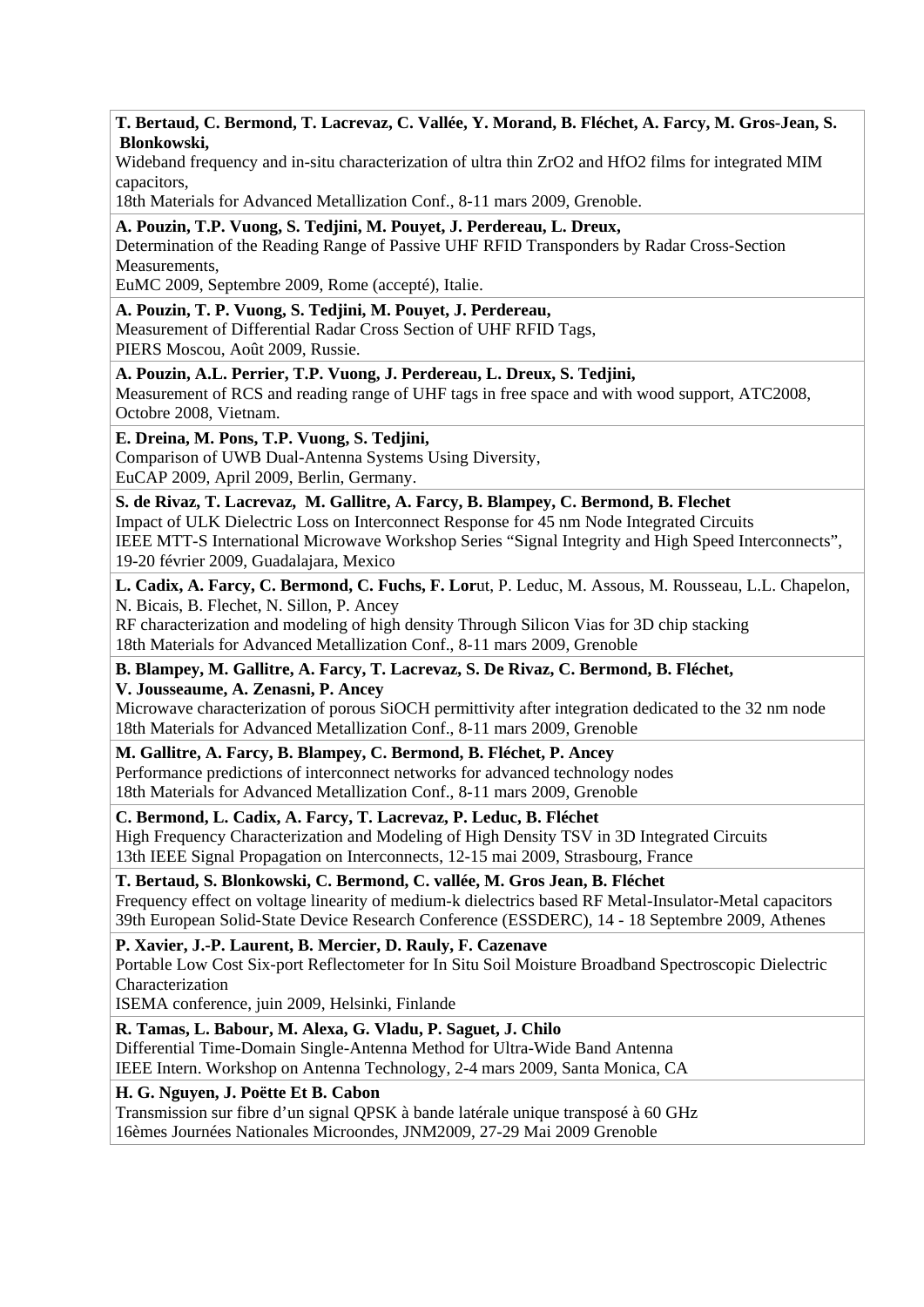## **Z. Bouhamri, Y.Le Guennec, B. Cabon, J.M.Duchamp**

Tunnel optique faible coût pour déport de point d'accès radio UWB 16èmes Journées Nationales Microondes, JNM2009, 27-29 Mai 2009 Grenoble

### **E. Novakov, \_J.-M. Fournier**

Système intégré de communication ultra large bande impulsionnel (ULB) à faible consommation, 16èmes Journées Nationales Microondes, JNM2009, 27-29 Mai 2009 Grenoble

## **K. Haj Khlifa, S. Bories, C. Delaveaud, J.-M. Fournier**

Caractérisation d'antenne miniature par réflectométrie en champ lointain 16èmes Journées Nationales Microondes, JNM2009, 27-29 Mai 2009 Grenoble

## **M. Abdelaziz, F. Podevin, A. Safwat, A. Vilcot**

Lignes différentielles à ondes lentes intégrées sur silicium" 16èmes Journées Nationales Microondes, JNM2009, 27-29 Mai 2009 Grenoble

### **D. Kaddour , J.-D. Arnould, P. Ferrari.**

Filtre passe-bande à Ultra Large Bande miniaturisé avec réjection des lobes secondaires 16èmes Journées Nationales Microondes, JNM2009, 27-29 Mai 2009 Grenoble

## **W. Sahyoun, J.-M. Duchamp, N. Corrao, Ph. Benech, G. Parat, P. Ancey**

Etude d'une méthodologie de caractérisation de filtres CRF à grande échelle 16èmes Journées Nationales Microondes, JNM2009, 27-29 Mai 2009 Grenoble

### **T. Bertaud, T.T. Vo, C. Bermond, T. Lacrevaz, C. Vallée, Y. Morand, B. Fléchet, A. Farcy, M. Gros-Jean, S Blonkowski,**

Caractérisation hyperfréquences de condensateurs MIM intégrés et incluant le diélectrique ZrO2 comme isolant,

6e Journées Franco-Maghrébines des Microondes et leurs Applications, 11-14 mars 2009, Agadir (Maroc)

### **T. Bertaud, C. Bermond, T. Lacrevaz, C. Vallée, Y. Morand, B. Fléchet, A. Farcy, M. Gros-Jean, S Blonkowski,**

Caractérisation large bande et in-situ de couches minces de ZrO2 et HfO2 intégrées dans des capacités MIM,

16èmes Journées Nationales Microondes, JNM2009, 27-29 Mai 2009 Grenoble.

### **J. Roullard, S. Capraro, T. Lacrevaz, M. Gallitre, C. Bermond, A. Farcy, B. Fléchet**

Méthode d'extraction de l'impédance caractéristique d'interconnexions de circuits intégrés avancés et application à la caractérisation des isolants poreux ULK

6e Journées Franco-Maghrébines des Microondes et leurs Applications, 11-14 mars 2009, Agadir (Maroc)

## **S. Hemour, F. Podevin, P. Xavier**

SWIFTS : l'interférométrie micro-ondes au service de la mesure spectrale instantanée et large bande 16èmes Journées Nationales Microondes, JNM2009, 27-29 Mai 2009 Grenoble

### **S. Hemour, F. Podevin, P. Xavier**

Le spectromètre à ondes stationnaires et à Transformée de Fourier : Un outil de dosimétrie RF large bande et temps réel à bas coût

Conférence STIC & environnement, Calais, juin 2009.

### **N. Al Cheikh, P. Xavier, J:-M. Duchamp,**

Modeling and Characterization of Superconducting MEMS Microwaves Applications in Radioastronomy, Colloque International Télécom'2009 & 6èmes JFMMA, 11-14 mars 2009, Agadir (Maroc)

## **A. Ghiotto, T.P. Vuong, K. Wu, S. Tedjini,**

Adaptation d'impédances d'antennes aux impédances de circuits de tags RFID UHF passifs, 16èmes Journées Nationales Microondes, JNM2009, 27-29 Mai 2009 Grenoble

## **E. Dreina, M. Pons, T.P. Vuong, S. Tedjini,**

Nouvelle antenne omnidirectionnelle fort gain associée par quatre antennes Yagi pour les réseaux capteurs, 16èmes Journées Nationales Microondes, JNM2009, 27-29 Mai 2009 Grenoble

## **E. Dreina, M. Pons, T.P. Vuong, S. Tedjini,**

Méthodologie de comparaison de systèmes ULB à double antenne en diversité, 16èmes Journées Nationales Microondes, JNM2009, 27-29 Mai 2009 Grenoble